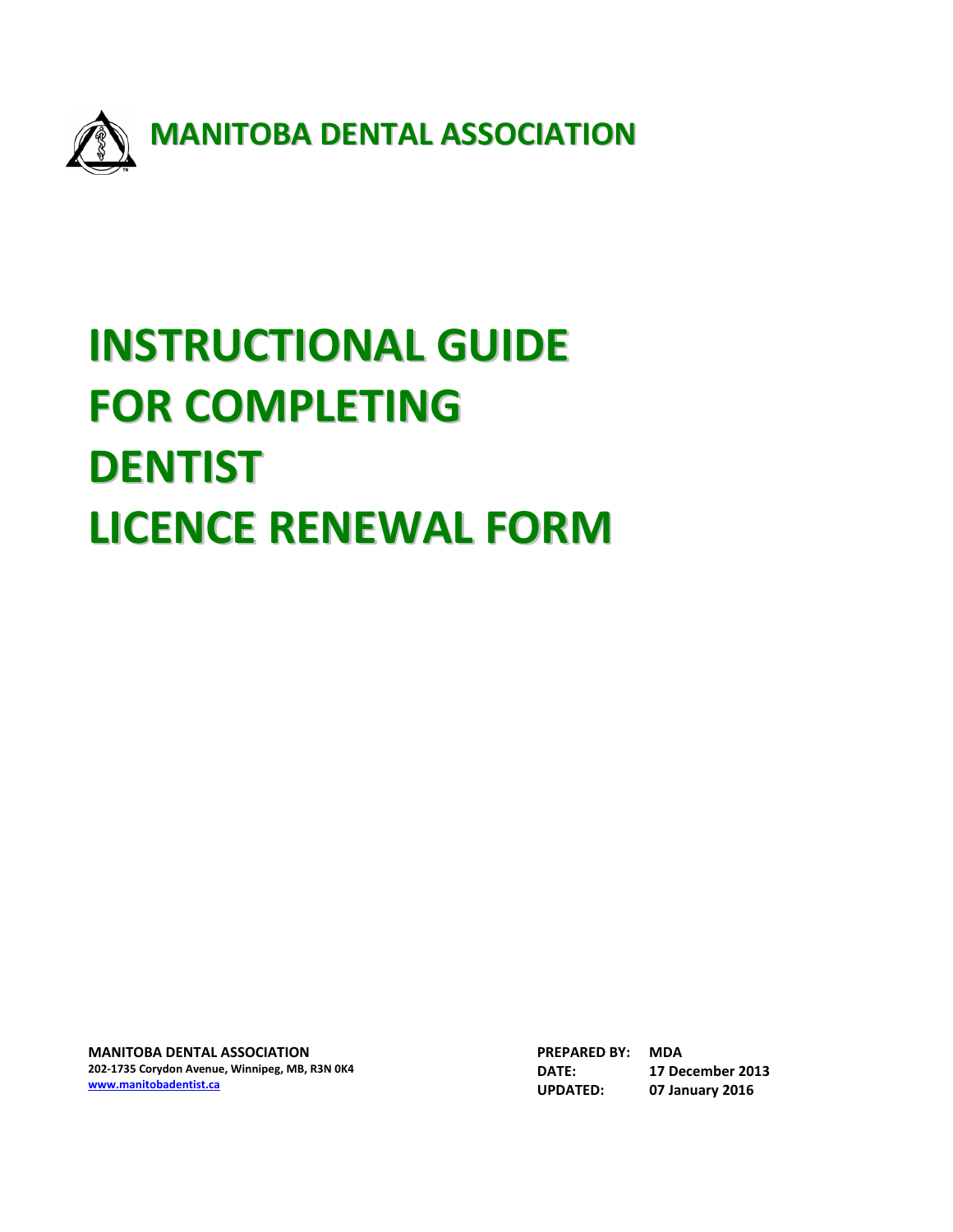**The Manitoba Dental Association is the organization authorized by statute to register and license dental assistants and dentists in the Province of Manitoba. Our enabling legislation is** *The Dental Association Act***.** 

**New licence renewal forms have been developed to meet regulatory expectations. There has been significant effort to make the renewal form self explanatory. This instructional guide is to provide additional details clarifying requirements and expectations for members in completing the new licence renewal forms.** 

**The new form is a two sided single page document. It must be completed in its entirety by the member applying for renewal. Your licence cannot be renewed unless all the necessary documents and payments have been received. An unsigned or incomplete form will be returned and you may be subject to late fees.** 

**The form can be divided into four sections:** 

- **1. identification of your registration class;**
- **2. required personal and practice information;**
- **3. required declarations; and**
- **4. a checklist to review prior to submitting renewal application.**

**The new MDA database will track the validity of member resuscitation training based on your continuing education submissions. If you need to submit information, there will be a note in the checklist.** 

**A second change from the past renewal process is the inclusion of a series of declarations. Please review them carefully and provide accurate information. The signed declarations will be retained in your file. A member's licence to practice shall be cancelled if he or she submits a false or misleading statement.** 

#### **1. MDA POLICY ON SUBMISSION OF DOCUMENTS**

**Your original signature on the completed form is important for licence renewal. Members must return the completed and signed two sided single page form. A photocopy of your signature cannot be accepted.** 

**Please ensure supporting documents are in the form specified in the particular section. The process may require a combination of original and certified documentation depending on the nature of the document***.* 

**By legal definition, a certified copy is a copy issued by a court, a government, lawyer or notary public. To obtain a certified document, a member would need to:** 

- **a. take the original document to a legal authority;**
- **b. the legal authority shall take a photocopy and;** 
	- **either provide a covering affidavit or write on the document directly that the copy is a true, exact and unaltered copy of the original document; and**
	- **sign, stamp and date the photocopy.**

**The MDA will not accept photocopies where a certified copy is specified. The MDA will not accept copies sworn only by you to be true copies. It is the responsibility of the legal authority to perform the verification.** 

**Members are also welcome to bring original documentation to the MDA and we will photocopy it here and hand it directly back to you. Please call ahead to ensure that a staff person is available.** 

**Documents received by the MDA become the property of the MDA so you should retain your original and a copy of any documents you submit in the renewal process for your records.**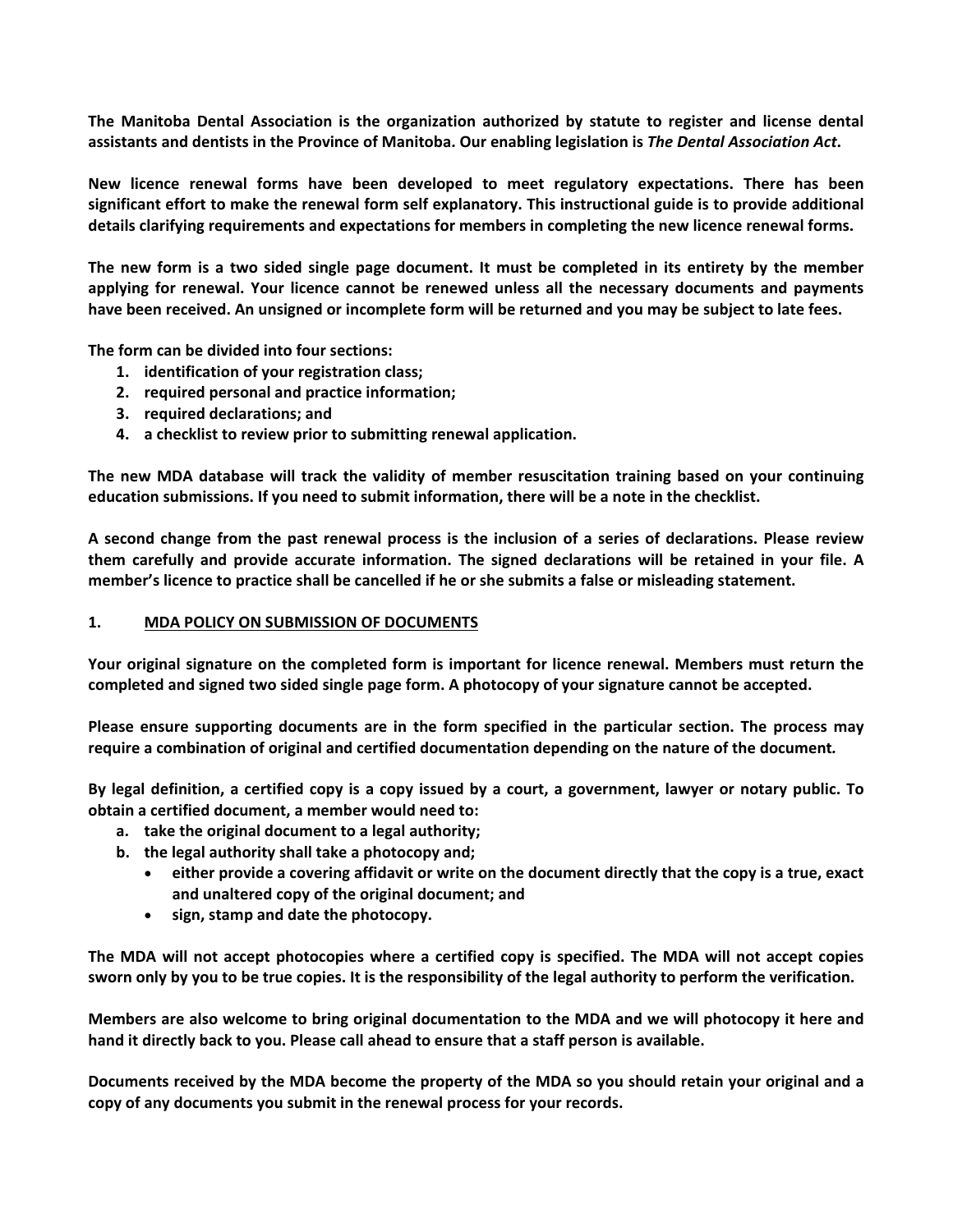# **2. REGISTRATION CATEGORY RENEWAL SECTION**

**The Registration Category Renewal section is in the upper left corner of the front page.** 

**Please mark the box beside the category you are currently registered. If you wish to change from one category to another (i.e. general practitioner to dental specialist), please submit a** *Dentist Change of Status or Reinstatement Application Form* **which is available on the MDA website.** 

**For members renewing in the General Practitioner or Dental Specialist category, you need to select which payment option that you are choosing. Consistent with past practices, these categories are eligible to pay their licence renewal fee in two payments. If the two payment option is selected, both payments must be included for licence renewal. The second payment must be postdated for 15 June 2016. Further details are included in the cover letter and in Schedule A of** *The Bylaw for Registration and Licensure of Dentists***.** 

**The licence renewal fee for members in the charitable purpose category, if any, will have been determined in the registration agreement between that member and the MDA.** 

## **3. NAME AND REGISTRATION # SECTION**

**The name and registration number of the member that is currently in the Registry is included. Please confirm this information in accurate. If there has been a name change, please identify the change and provide the necessary supporting documents as indicated in the section.** 

**If there is an error in spelling or your registration number, please identify the error on the page. The administrator will correct identified error for future reference.** 

**The current MDA information on your basic resuscitation certification (CPR) expiration date is identified in this section. If the date indicates your CPR expires before February 28th, you will need to include documentation evidencing that you have valid CPR training.** 

## **4. PRACTICE ADDRESSES SECTION**

**In order to effectively protect the public interest, the MDA requires members to provide not only the location of their primary practice but also any other location where he or she practises dentistry. Members are responsible to report these locations and any changes in a timely manner.** 

**If you are uncertain if you have reported all the locations where you currently practise dentistry, please mark 'no' and include the details. On the renewal form, identify your primary practice location. If you are practising dentistry from more than one location, include a separate sheet with the necessary location and contact details.** 

**The practice address you identify on the renewal form will be the practice address available on the public registry. Secondary or satellite practice addresses will be included in the MDA database.** 

**Members without a set practice address (i.e. those limiting practice to sort term locum arrangements or between contracts) may provide a personal or home address unless or until a longer term relationship with a specific practice location develops. Retain a copy of this information for reference in completing future licence renewals.**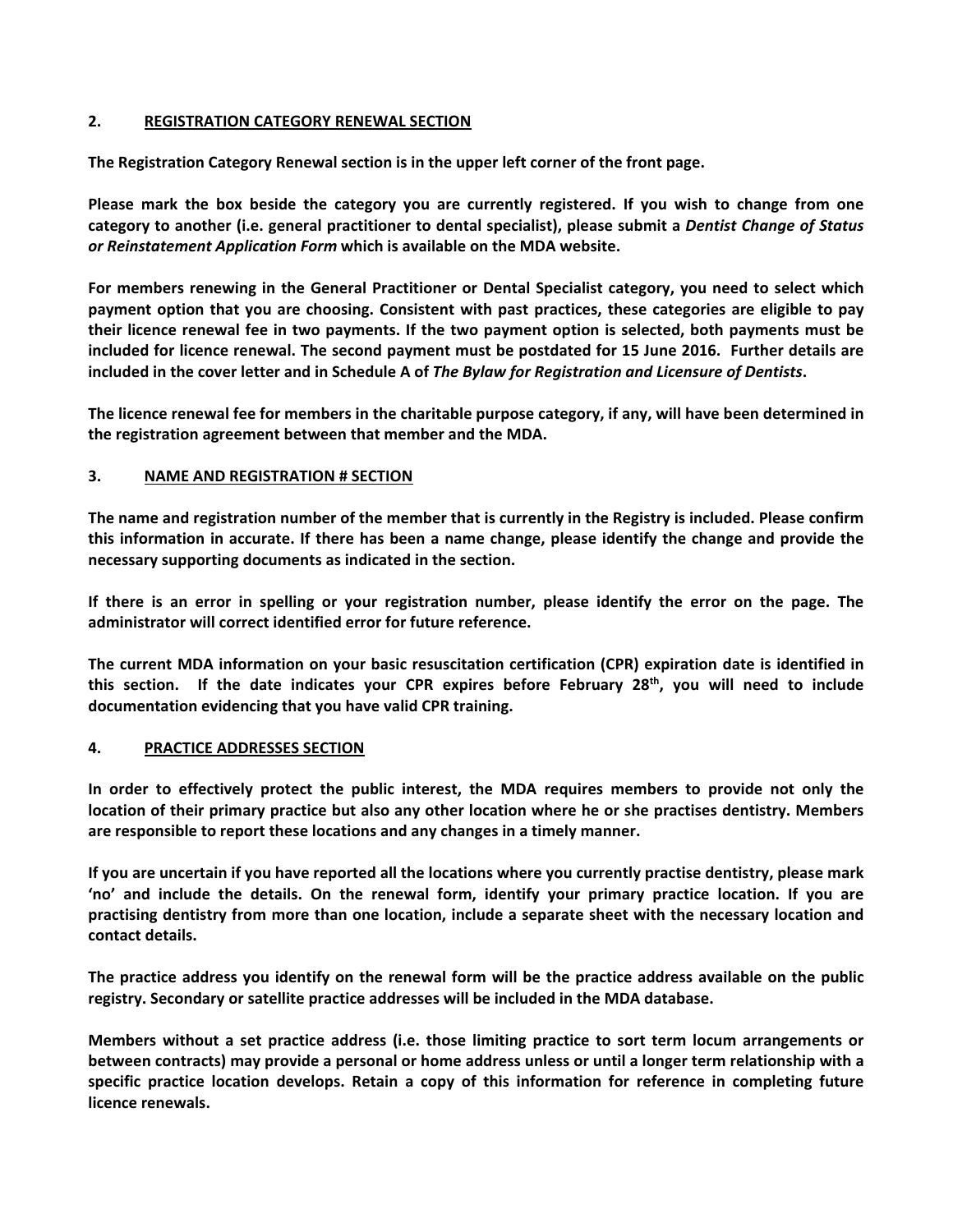## **5. PREFERRED MAILING AND CONTACT ADDRESS SECTION**

**The information on the form is the most current information the MDA has on where you would like communication and information directed. It may or may not be your primary practice location depending on your prior request.** 

**If there is an error or you prefer a different location or contact information be used, please mark 'no' and identify the changes.** 

**All members are expected to submit a telephone number and e‐mail address. Members shall be expected to acquire an e‐mail address to improve regulatory communications.** 

## **6. OTHER JURISDICTIONS SECTION**

**With the increasing number of dentists practising in multiple jurisdictions, there is a need for the MDA to be aware and monitor issues related to the practise of dentistry that may impact the public interest in Manitoba.** 

**A member licensed to practise dentistry in any other jurisdiction at the time of renewing their licence shall mark the 'yes' box and provide the names of those jurisdictions on a separate sheet included with their renewal form.** 

## **7. DECLARATIONS ‐ FRONT PAGE SECTION**

**There are four statements in the last section on the front page. All members must read the** *MDA Code of Ethics* **and declare adherence to it by initialing the last statement on the front page. A member licence shall not be renewed unless this declaration and one of the three other declarations is initialed.** 

**A member must select and initial one of the next three statements that is consistent with the registration category identified in the registration category renewal section in the upper left corner of the front page.** 

**A renewal in the general practitioner, dental specialist, academic, student or charitable purpose category should initial the first statement confirming their active practise status and minimum amount of malpractice insurance. As a member in the student category is restricted to only practising dentistry as authorized by their training programme, he or she would have coverage through the Faculty. Similarly, academics limiting their practice of dentistry to their Faculty activities would have coverage through the Faculty.** 

**Members currently not practising dentistry in Manitoba or intending not to practise in Manitoba in the upcoming licensure year must initial either the third or final statement.** 

**A member that initials the final statement must complete and submit a**  *Member Cancellation Form***. If a member retiring from practice wishes to become a non‐practising member, he or she should submit a**  *Dentist Change of Status or Reinstatement Application Form*  **in addition to the**  *Cancellation Form***. Both documents are available on the MDA website.**